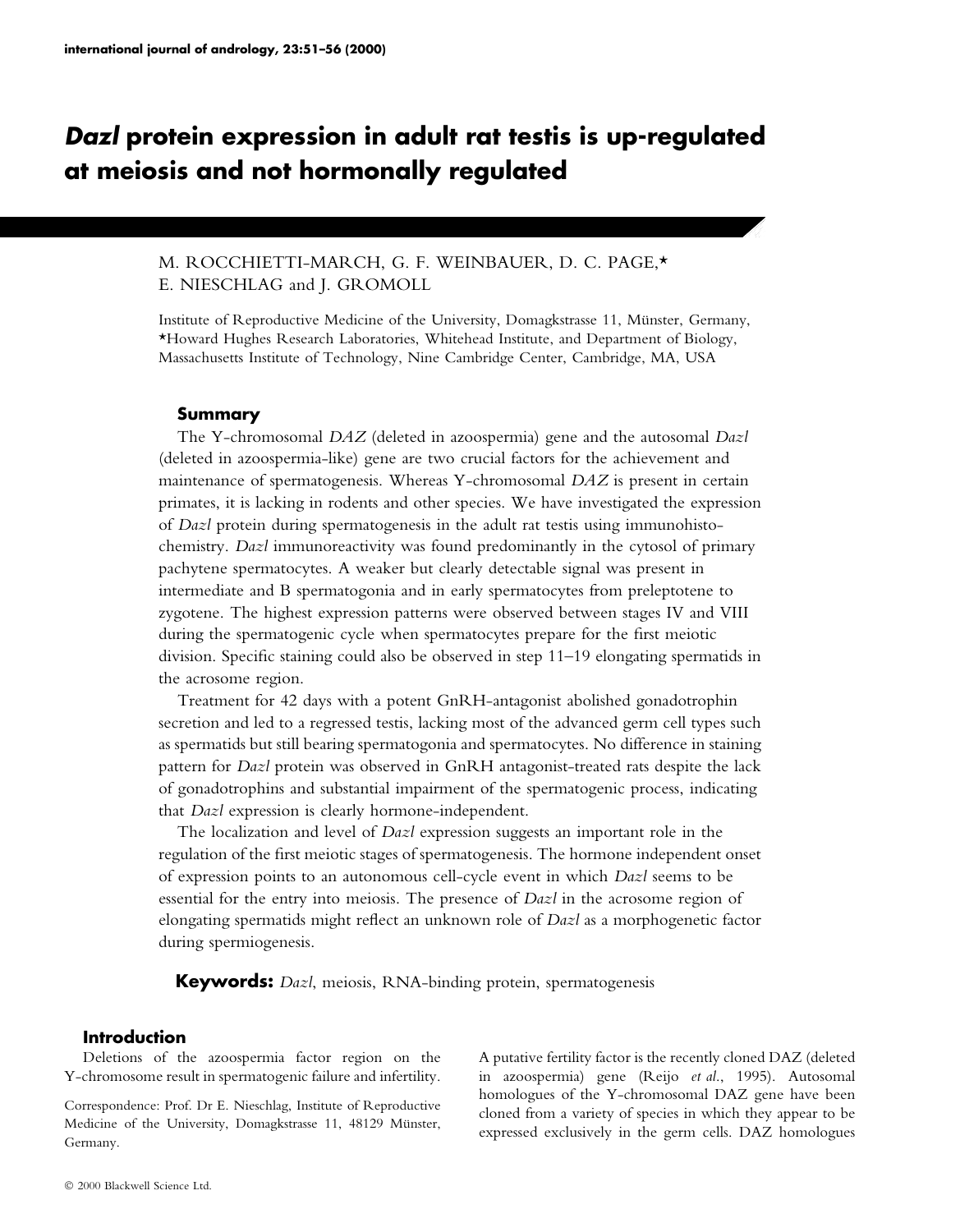have been identified for humans (DAZL) (Yen et al., 1996), monkey (cynDAZLA) (Carani et al., 1997), mouse (Cooke et al., 1996), fruitfly (Eberhart et al., 1996) and recently in Xenopus (Houston et al., 1998). Common to all homologues is the presence of two RNA-binding motifs forming the RNA-binding domain and a single DAZ repeat (Saxena et al., 1996). The overall homology of the different Dazl genes ranging from fruitflies to humans is high, suggesting an essential function during gametogenesis. Interestingly, Y-chromosomal DAZ is present only in old-world monkeys, great apes and humans, whereas it is lacking in all other species (Shan et al., 1996; Gromoll et al., 1998). According to the current hypothesis on the evolution of the DAZ gene family, human DAZ arose from the autosomal ancestor Dazl via a series of structural transformations (Saxena et al., 1996; Gromoll et al., 1999).

The essential role of autosomal Dazl for spermatogenesis has been shown by studies in flies and mice. In Drosophila the loss of boule, the Dazl homologue, results in a meiotic arrest and azoospermia (Eberhart et al., 1996). Similar to the fruitfly, disruption of Dazl in mice leads to a loss in the number of germ cells and complete absence of spermatogenesis (Ruggiu et al., 1997). In the mouse testis, Dazl is expressed in the early stages of spermatogenesis, with highest levels in pachytene spermatocytes (Niederberger et al., 1997; Ruggiu et al., 1997).

Although *Dazl* and *DAZ* encode RNA-binding proteins involved in RNA storage and splicing events, a specific target mRNA has not been described yet. Studying the pattern of expression during spermatogenesis can, therefore, be useful for better understanding of the crucial role of Dazl for spermatogenesis. The aim of this study was to evaluate the expression and localization of Dazl protein in rat germ cells during the different stages of spermatogenesis. Because the quantitative formation and development of these germ cells in the rat is influenced by the pituitary factors luteinizing hormone (LH) and follicle-stimulating hormone (FSH) (Weinbauer & Nieschlag, 1998; for review), we also investigated whether Dazl protein expression is under the control of gonadotrophic hormones.

## Materials and methods

#### Animals and experimentation

Adult male Sprague-Dawley rats (Charles River, Sulzfeld, Germany), weighing 220-280 g, were maintained under standard conditions with free access to rat chow and tap water. To evaluate the effects of gonadotrophin withdrawal, animals were treated with the potent GnRH antagonist Cetrorelix (ASTA Medica, Frankfurt, Germany) according to a protocol described previously (Gromoll et al., 1997).

Cetrorelix was administered at a daily dose of 112.5  $\mu$ g/ kg, while control animals received the vehicle only (5.25% glucose in saline) for 42 days of treatment ( $n = 5$  per group). This experimental paradigm was chosen to eliminate the influence of reproductive hormones and to lower the number of germ cells produced. Testis pieces were fixed by immersion in Bouin's solution for histological evaluation.

The experimental studies were conducted in accordance with the German Federal Law on the Care and Use of Laboratory Animals (animal licence number 72/92).

#### Preparation of anti-Dazl antibody

Antibodies were prepared in rabbits (Research Genetics, Inc., Huntsville, AL, USA) from a sequence (EVDPGA-DILPNECSVHD) chosen to be specific for the mouse autosomal Dazl protein (Reijo et al., 1996). Twelve to 20 weeks after the initial injection of peptides, serum antibodies were purified on protein A columns according to manufacturer's instructions (Hi-Trap, Pharmacia Inc., Uppsala, Sweden) and fractions were eluted in 0.1 M sodium citrate, pH 4, and neutralized with Tris-Cl, pH 8.5. Antibodies were pre-absorbed on mouse liver acetone powder to remove non-specific binding activity before use on paraffinembedded tissues. For assessment of method specificity the primary antibody was replaced by 5% bovine serum albumin (BSA). Antibody specificity was evaluated by pre-incubation of the primary antibody overnight at 4 °C with the synthetic antigenic peptide. For the experiments, antibody dilution was kept constant at 1:400 and a 0.1% peptide (1 mg/mL) solution was added at volumes ranging from 1:1, 2:1, 5:1 and 8:1 (peptide/antibody). On the next day, following washing steps, the immunohistochemical protocol was applied as described above, using the peptide/antibody mixture as primary antibody solution.

#### Immunocytochemistry

Bouin's fixed specimens were dehydrated, embedded in paraffin, and sectioned at 5  $\mu$ m for the localization of Dazl protein. After deparaffinization and rehydration, the sections were incubated with a rabbit polyclonal antibody at 1:400 dilution for 60 min at room temperature. A second antibody (monoclonal mouse antirabbit Ig, 1:50 dilution) (Dako, Hamburg, Germany) and a third antibody (goat antimouse Ig, 1:50 dilution) (Sigma Chemical Co., St. Louis, MO, USA), followed by incubation with extravidin-peroxidase complex (Sigma Chemical Co.) and diaminobenzidine (DAB) were used for visualization of bound primary antibody.

Sections were rinsed three times, 5 min each, in TBS (0.05 M Tris, 0.15 M NaCl, pH 7.6) between the incubation steps with the antibodies. Antibody buffers contained 0.1% (w/v) BSA. Non-specific binding was blocked with  $5%$ normal goat serum.

Sections were counterstained for 30 sec with Mayer's haematoxylin and mounted. For control studies primary antibody was replaced with 0.1% BSA.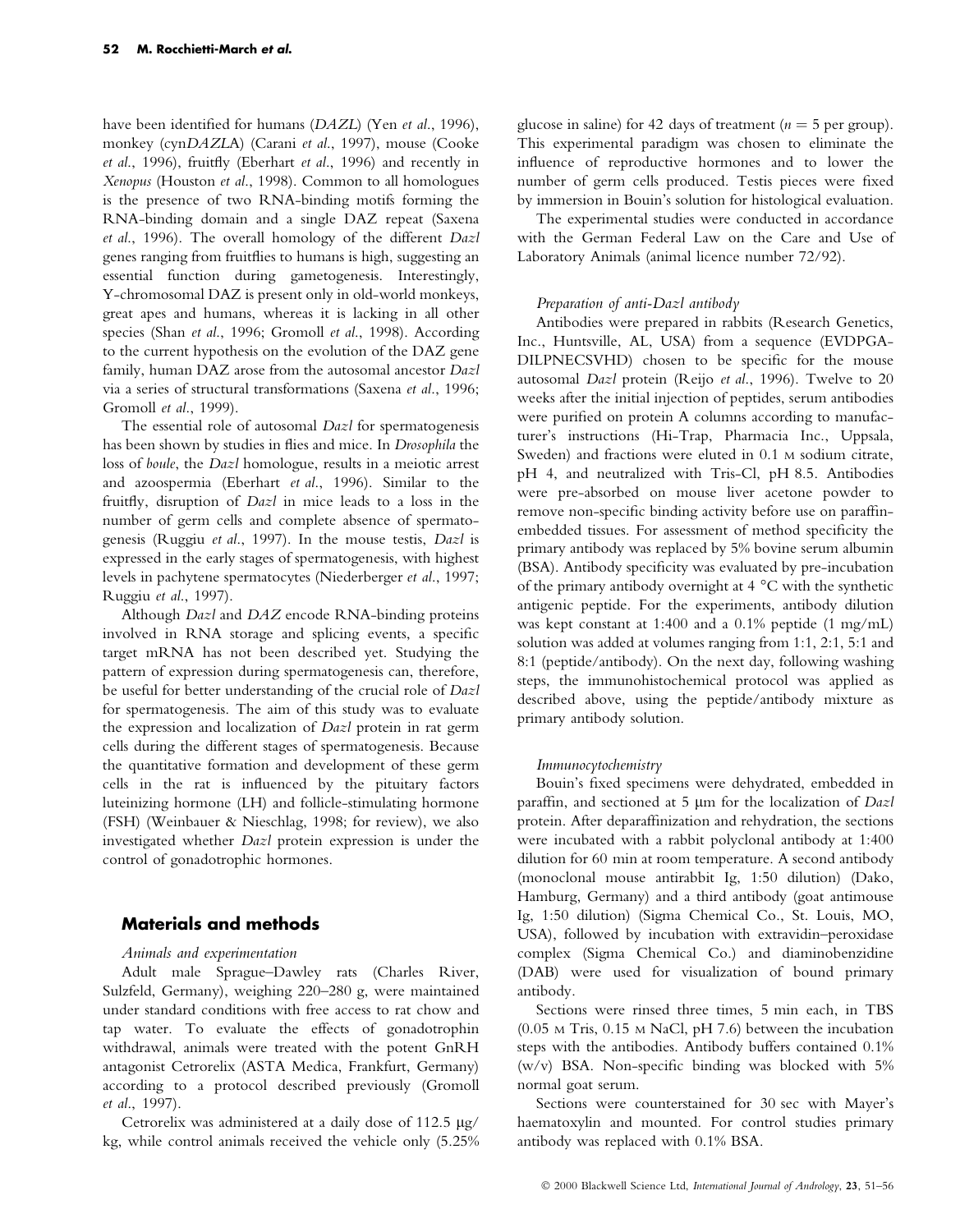## Histological analysis

Spermatogenic stages were classified as described by Leblond & Clermont (1952) from haematoxylin stained sections.

## **Results**

Using *Dazl* antibodies, strong specific immunostaining was detected in the cytoplasm of primary spermatocytes (Fig. 1a,b,d). Thereafter, the signal was absent in diplotene spermatocytes. At higher magnification, Dazl immunoreactivity could be detected earliest in the cytoplasm of intermediate and B spermatogonia but not in A spermatogonia (Fig. 1a,b,d). Weak but specific Dazl staining was also observed in primary spermatocytes during preleptotene to zygotene stages. Furthermore, weak but specific Dazl staining was found frequently in the acrosome region and around elongating spermatids (Fig. 1c). Dazl immunoreactivity was always confined to the cytoplasm of the different types of germ cells, whereas Sertoli cells were negative (Fig. 1d). The staining was stage-specific as evidenced by the loss of staining following omission of primary antibody (Fig. 1h) and after pre-incubation of the antibody with the antigen (Fig. 1g). In qualitative terms, staining intensity was highest in stages IV-VIII, declined thereafter, and became undetectable in stages XIII-XIV (Fig. 2).

We have further analyzed tissue sections from GnRH antagonist treated rats in order to see if the depletion of gonadotrophin action changes the expression of Dazl. GnRH antagonist treatment abolished reproductive hormone secretion and significantly lowered testicular weights. By day 42 of GnRH antagonist exposure, the seminiferous epithelium consisted mainly of spermatogonia and spermatocytes. More advanced stages were lacking due to the lack of gonadotrophins. Dazl expression in treated rats appeared unchanged and was evident in intermediate, B-type spermatogonia and primary spermatocytes (Fig. 1e,f). The level of expression was obviously maintained when compared to control rats (Fig. 1a-d).

## **Discussion**

In the current study we investigated Dazl expression in the adult rat testis during spermatogenesis. Highest expression of Dazl could be localized to the cytoplasm of pachytene spermatocytes where the first meiotic division is initiated. During the pachytene stage a fully formed synaptonemal complex exists which keeps the homologous chromosomes together bivalently and closely tied. The pachytene stage generally persists for approximately 10 days, until desynapsis begins at the diplotene stage, in which the chiasmata are first seen. These events exactly resemble Dazl expression levels which are maximal in pachytene stages, when the synaptonemal complex is formed, and absent in diplotene, when desynapsis takes place.

From studies of the Dazl homologue (boule) in the fruitfly it became evident that loss of function of this gene leads to meiotic arrest (Eberhart et al., 1996). Presumably boule regulates the processing, stability or translation of factors which are important for the G2/M transition of meiosis I. The *Dazl* expression pattern obtained in the rat (this study) and mouse (Ruggiu et al., 1997), in which highest expression was detected in pachytene spermatocytes, would support this hypothesis, indicating a putative role of Dazl during the recombination process in vertebrates as well.

Dazl belongs to the group of RNA-binding proteins which are involved in mRNA transcription splicing and storage events. Some of these proteins such as RBM are expressed in the nuclei of spermatogonia and spermatids, suggesting a role in pre-mRNA splicing, polyadenylation or nascent RNA (Elliott et al., 1997). The apparent cytoplasmic localization of Dazl found in the rat during meiosis, however, indicates a different site of action. In the cytoplasm of meiotic cells Dazl might be involved in the regulation of translation by storing, packaging or localizing mRNA. Indeed, it has been shown recently that boule, a Drosophila orthologue of Dazl, controls the translation of twine, a Cdc 25-type phosphatase, which is involved in the transition from G2 to M phase during meiosis (Maines & Wasserman, 1999).

Since no mRNA expression of Dazl could be detected by in situ hybridisation in spermatids of the mouse (Niederberger et al., 1997), the observed Dazl protein expression in the rat, in the acrosome region, might be reminiscent of Dazl mRNA expression during the pachytene stages. As the cytoplasm in elongating spermatids is drastically reduced, the level of expression is difficult to determine. Nevertheless, the presence of Dazl in spermatids might point to an additional role of Dazl during spermiogenesis. From heterozygous Dazl knockout mice it is known that one copy of Dazl is sufficient to maintain spermatogenesis but causes severe malformations of mature spermatozoa, such as head abnormalities and abnormal tail formation (Ruggiu et al., 1997). This indicates a quantitative requirement for Dazl, suggesting a role as a morphogenetic factor. A putative new function of Dazl could have strong implications for the process of fertilization in which a normal spermatozoon is a prerequisite for successful fertilisation. Taken together, these observations suggest that Dazl is crucial for meiosis and also perhaps for spermiogenesis.

From studies in the mouse, it is clear that loss of Dazl may cause a reduction in spermatogonial cell number (Ruggiu et al., 1997). This indicates a role of Dazl in the early development of male germ cells. Indeed, Dazl expression can be detected in primordial germ cells and prospermatogonia (Seligman & Page, 1998), when only mitotic divisions occur. This implies that Dazl may determine spermatogonia cell number. In our study we did not observe any immunostaining for Dazl in type A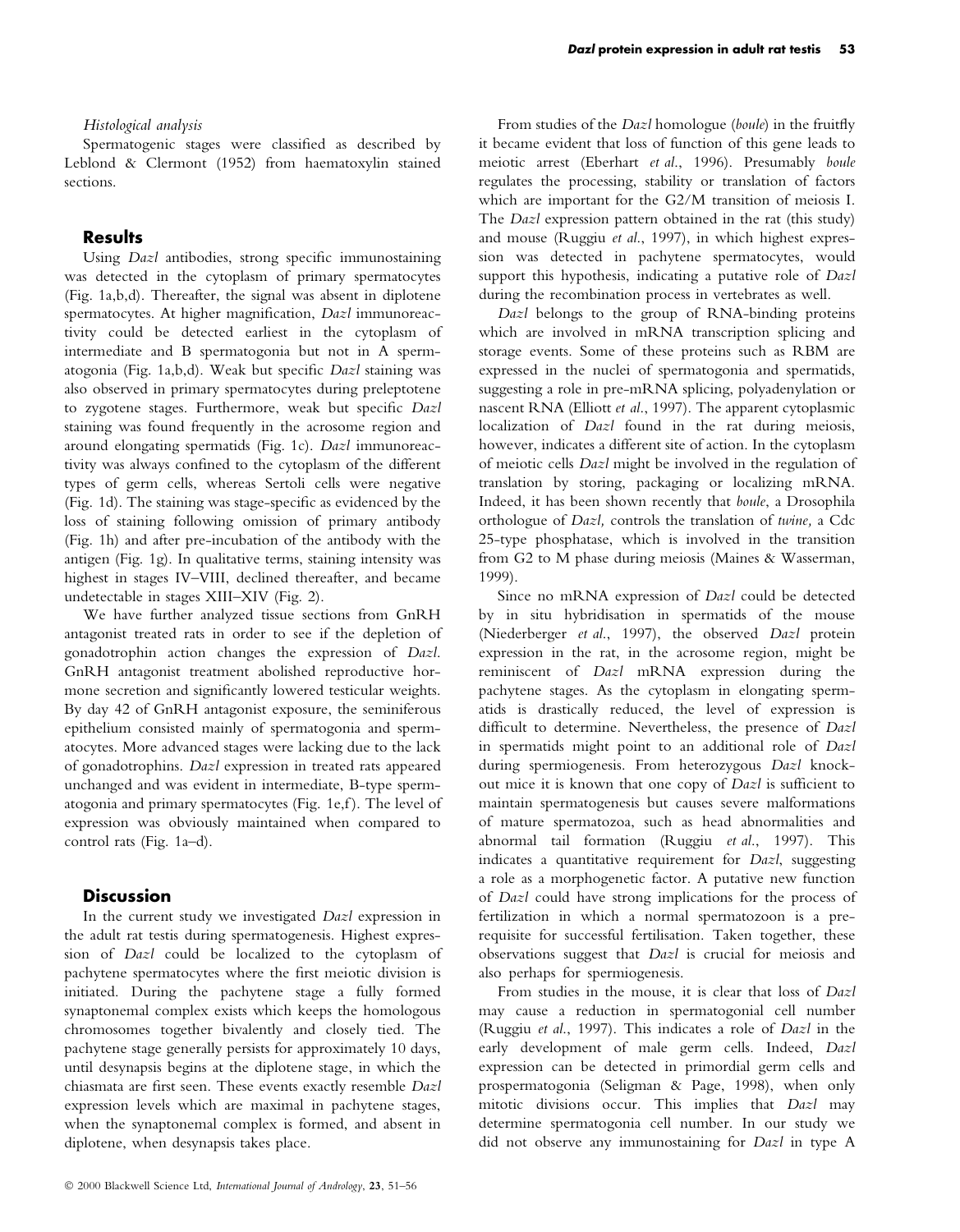

spermatogonia. Onset of expression was noted at the time of differentiation of type B spermatogonia. This indicates a shift of Dazl function during germ cell maturation from a factor involved in mitotic steps during early germ cell development to an essential factor for the prophase of meiosis I in spermatogenesis, and finally acting as a morphogenetic factor in elongating spermatids during spermiogenesis.

The expression of *Dazl* protein in B-type spermatogonia prompted us to manipulate the gonadotrophin status in the rat. It is known that gonadotrophins are capable of stimulating spermatogonial proliferation in the developing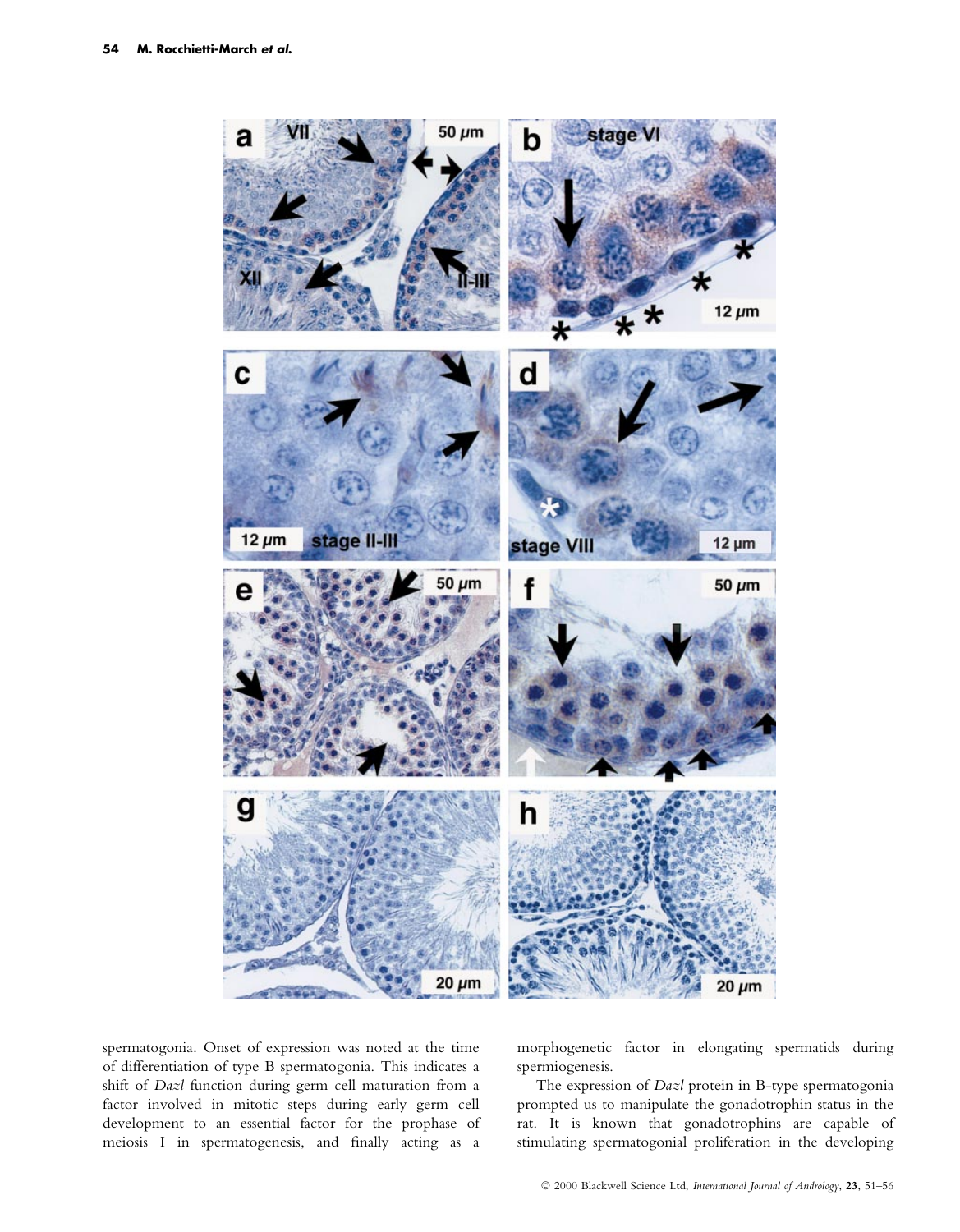Figure 1. Micrographs depicting the expression of Dazl protein as revealed by immunocytochemistry in the intact rat testis (a-d), and after gonadotrophin withdrawal (e,f) and following control staining (g,h). Sections were counterstained with haematoxylin. The stages of the cycle of seminiferous tubules are marked in Roman numerals. (a) Expression is seen in spermatogonia (short arrows) and spermatocytes (long arrows). Note that Dazl expression is absent in pachytene spermatocytes in a stage XII tubule. (b) Pachytene spermatocytes in stage VI are stained (large arrow). Asterisks highlight intermediate to B spermatogonia expressing Dazl. (c) Dazl expression seen around elongating spermatid heads (arrows). (d) Specific staining in the cytoplasm of spermatocytes (arrow) of a stage VIII tubule. Asterisk is next to an A-type spermatogonium lacking Dazl expression. (e) 42 days of GnRH antagonist treatment: spermatogenesis is severely impaired (mainly arrest at spermatocyte level) but Dazl expression is retained (arrows). (f) High power magnification from testis exposed to GnRH antagonist for 42 days. Spermatocytes retain the Dazl signal (large arrows) as do intermediate to B spermatogonia (small arrows). A-type spermatogonia are negative (white arrow). (g) Pre-incubation of the primary antibody with antigen abolished the staining. (h) Omission of the primary antiserum eliminated the stain.

 $\blacktriangleleft$ 

rat testis (Meachem et al., 1998). This is mainly mediated through the steel factor secreted by the Sertoli cell and acting on the c-kit receptor, which is located on spermatogonial cells (Loveland & Schlatt, 1997). To evaluate whether Dazl expression could be regulated by gonadotrophins, rats were rendered hypogonadotrophic by treatment with a potent GnRH antagonist. Although the effects of the treatment are drastic, e.g. a dramatic reduction of tubule diameter, loss of advanced germ cell stages, etc., the staining pattern of Dazl was unchanged. Dazl expression could be located to the B-spermatogonia and was highest in pachytene spermatocytes (Fig. 1d,f). In further experiments we selectively reduced testosterone production by treatment of rats with ethane-dimethane sulfonate (EDS), a toxic Leydig cellspecific compound, but again the expression pattern was unchanged (data not shown).

The unchanged expression pattern implies that Dazl is hormone-independent. Notwithstanding the compelling evidence of the gonadotrophin control of germ cell formation and development, it must be borne in mind that during spermatogenesis gonadotrophic hormones maintain or increase germ cell viability in the rat (Bartlett et al., 1989; El Shennawy et al., 1998). Hence, even after prolonged periods of gonadotrophin deficiency, meiotic cells are present and even some haploid germ cells are occasionally encountered (Clermont & Morgentaler, 1955; Chandolia et al., 1991). The pattern of *Dazl* expression, that is, low expression just prior to and in early meiotic cells and high expression in midpachytene stages, suggests that Dazl may be necessary for the transition of spermatogonia into the meiotic phases.

In summary, our results show that *Dazl* is up-regulated at meiosis during rat spermatogenesis. Onset of expression starts in B spermatogonia reaching the highest levels during pachytene stages. The expression of Dazl is not gonadotrophin-dependent. The presence of Dazl in the acrosome region of elongating spermatids points to an unknown role in spermiogenesis, in addition to its strong implications as an essential factor for meiosis.



Figure 2. Synopsis of Dazl expression in the rat during the different spermatogenic stages showing cellular localization and expression levels. Shaded boxes indicate the germ cell types in which expression was observed. Qualitative intensity of expression levels in pachytene spermatocytes is indicated by the black box.